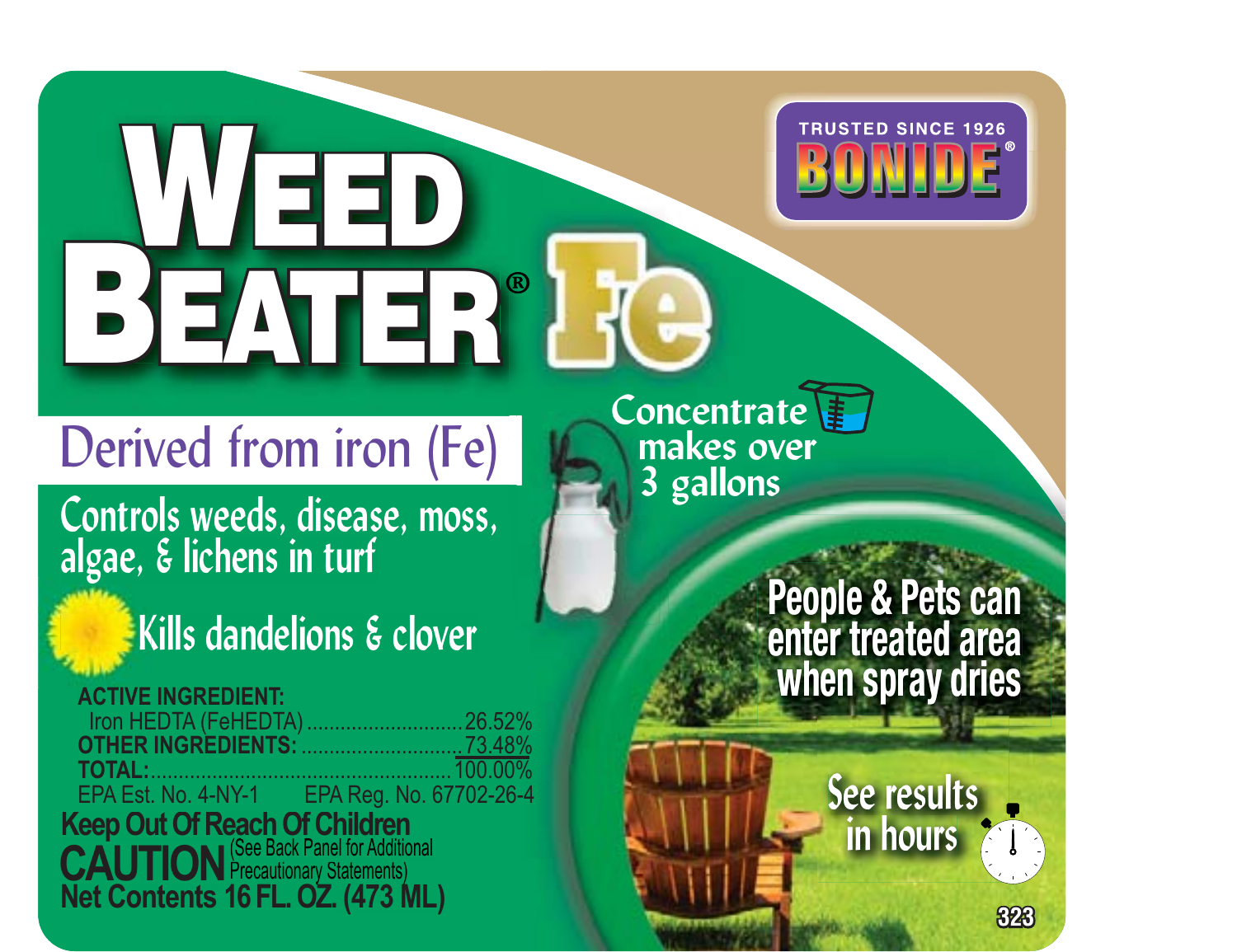

 $\checkmark$  Can be used on new lawns after grass emergence

 $\checkmark$  Can reseed lawn one day after spraying

 $\checkmark$  Can be used to spot treat problem areas

 $\checkmark$  Even works in cool weather

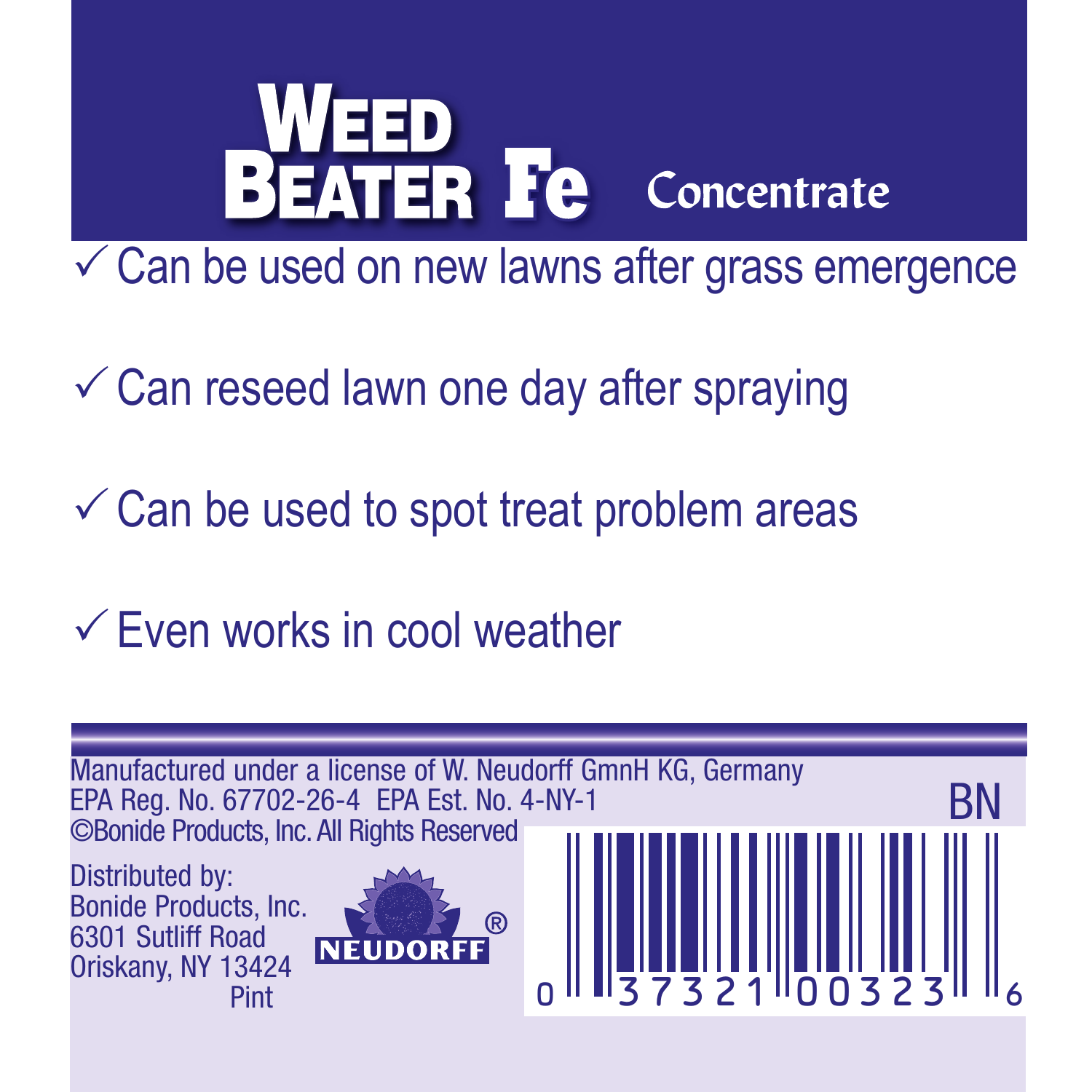**DIRECTIONS FOR USE**

It is a violation of Federal Law to use this product in a manner inconsistent with its labeling

**USE SITES**

Use to selectively control/suppress broadleaf weeds and diseases growing in lawns.

## **Pests:**

Controls moss, algae, lichens, liverworts, and lawn diseases (such as dollar spot, snow mold, and rust).

### **Controls or suppresses weeds such as but not limited to:**

- Black medic (*Medicago lupulina*)
- 
- 
- 
- Bull thistle (*Cirsium vulgare*)<br>• Canada thistle (*Cirsium arvense*)<br>• Common chickweed (*Stellaria media*)<br>• *Creeping buttercup (Ranunculus repens*)
- 
- Creeping charlie/Ground ivy (*Glechoma hederacea*)
- Dandelion (*Taraxicum officinale*)
- Dovefoot geranium (*Geranium molle*) English daisy (*Bellis perennis*)
- 
- False dandelion (*Hypochoeris radicata*)
- Healall (*Prunella vulgaris*)
- Lawn burweed (*Soliva ptero-sperma*)
- Moss, liverworts, algae and lichens
- Narrow-leaved plantain (*Plantago*
- 
- 
- *lanceolata*) Oxalis (*Oxalis* spp.) Persian Speedwell (*Veronica persica*) Prostrate knotweed (*Polygonum aviculare*) Shepard's-purse (*Capsella bursa-*
- *pastoris*)
- Silverweed cinquefoil (*Potentilla anserina*)
- Slender speedwell (*Veronica filiformis*)
- White clover (*Trifolium repens*) Wild chamomile (*Matricaria*
- *chamomilla*)
- Wild geranium (*Geranium robertianum*)

## **Controls or suppresses diseases such as but not limited to:**<br>
• Dollar spot **·** Rust **· Conduct <b>·** Snow mold

• Dollar spot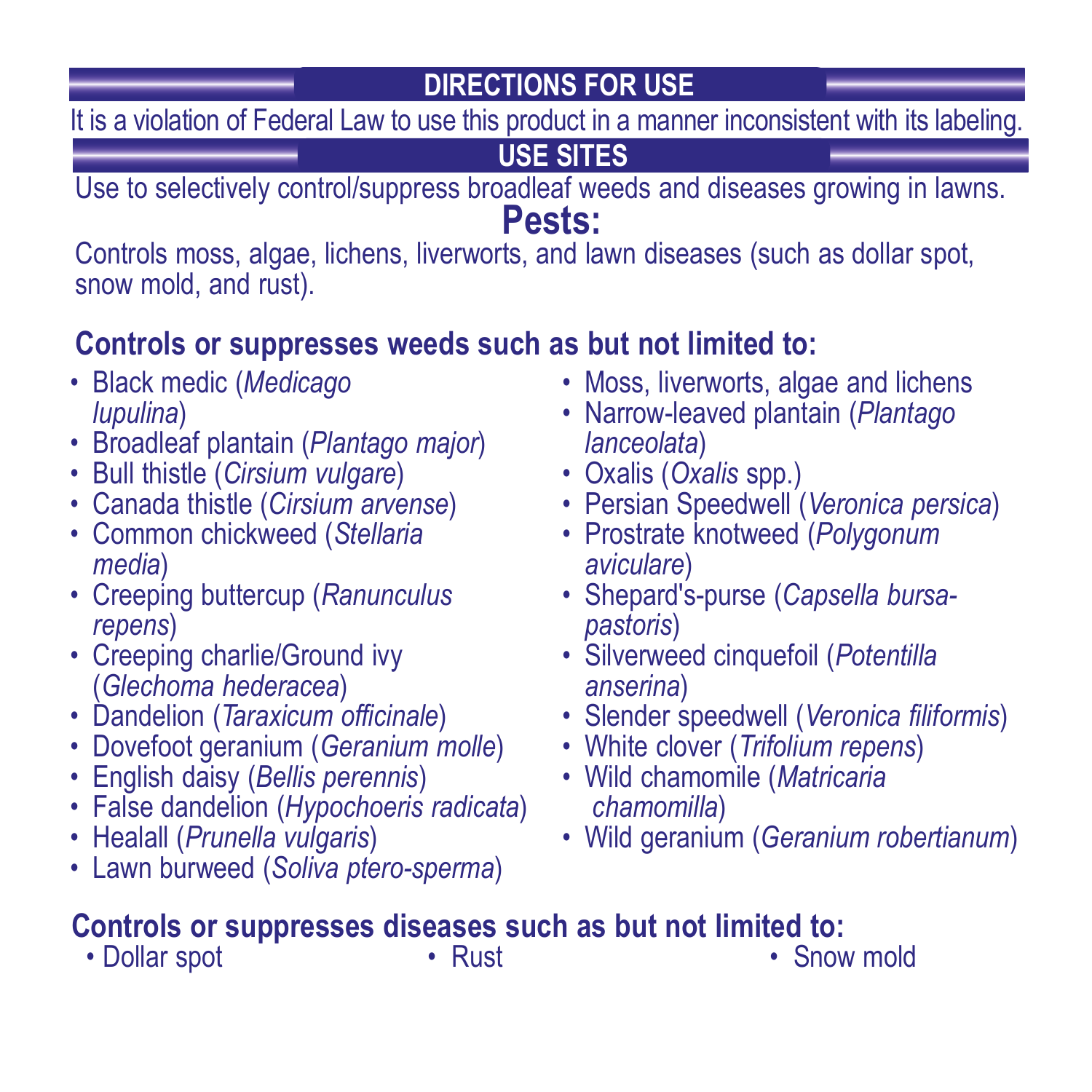### **APPLICATION DIRECTIONS**

Shake well before using. Mix one part of this product with 24 parts water (5 oz. in 1 gallon of water). Apply the mixed solution at a rate of 2.5-10 gallons/1,000 ft2 (2.8-11.5 fluid oz./vard<sup>2</sup>). The standard rate for this product is 5.75 fl. oz./vard<sup>2</sup>; use the higher rate (11.5 fl. oz./yard2) on tough perennial weeds, such as buttercup and broad-leaved plantain. This product may also be used at 2.8 fl.oz./yard<sup>2</sup> (2.5 gallons/1,000ft<sup>2</sup>) on moss, black medic, Persian speedwell, slender speedwell, wild geranium, lawn diseases (such as dollar spot, rust, and snow mold), or on weed seedlings of false dandelion, English daisy, dandelion or white clover. Any standard hand-held or backpack sprayer can be used.

Thoroughly spray weeds. Use a coarse nozzle setting to reduce drift. Uniform coverage is important.

Repeat treatment in 3 to 4 weeks for best results.

Best results are obtained when applied in the Spring or Fall when environmental conditions are cool and there is ample moisture.

**WHAT WILL I SEE?** Works quickly, dying weeds will be seen within hours of application. Treated weeds, moss or algae will turn brown or black. Occasionally a darkening of the grass leaf blades can occur after treatment, however the grass will recover within a few days to weeks. May stain thatch (dead grass under lawn), this does not affect the health of the grass.

**USE PRECAUTIONS**<br>Do not apply to drought stressed grass; ensure lawn is well watered prior to application. Do not apply when the daytime temperature will exceed 85°F. Do not apply to bentgrass. If unsure of grass sensitivity, test spray a small area to your lawn. Do not apply to newly seeded areas prior to grass seed germination. Avoid spraying desirable plants. Any desirable plants or structures accidentally contacted should be rinsed with water. To avoid staining wait until treated areas dries before re-entry. Do not apply if rainfall is expected within 3 hours of application. Do not irrigate within 3 hours of application. Do not apply to the same area more than 4 times a year.